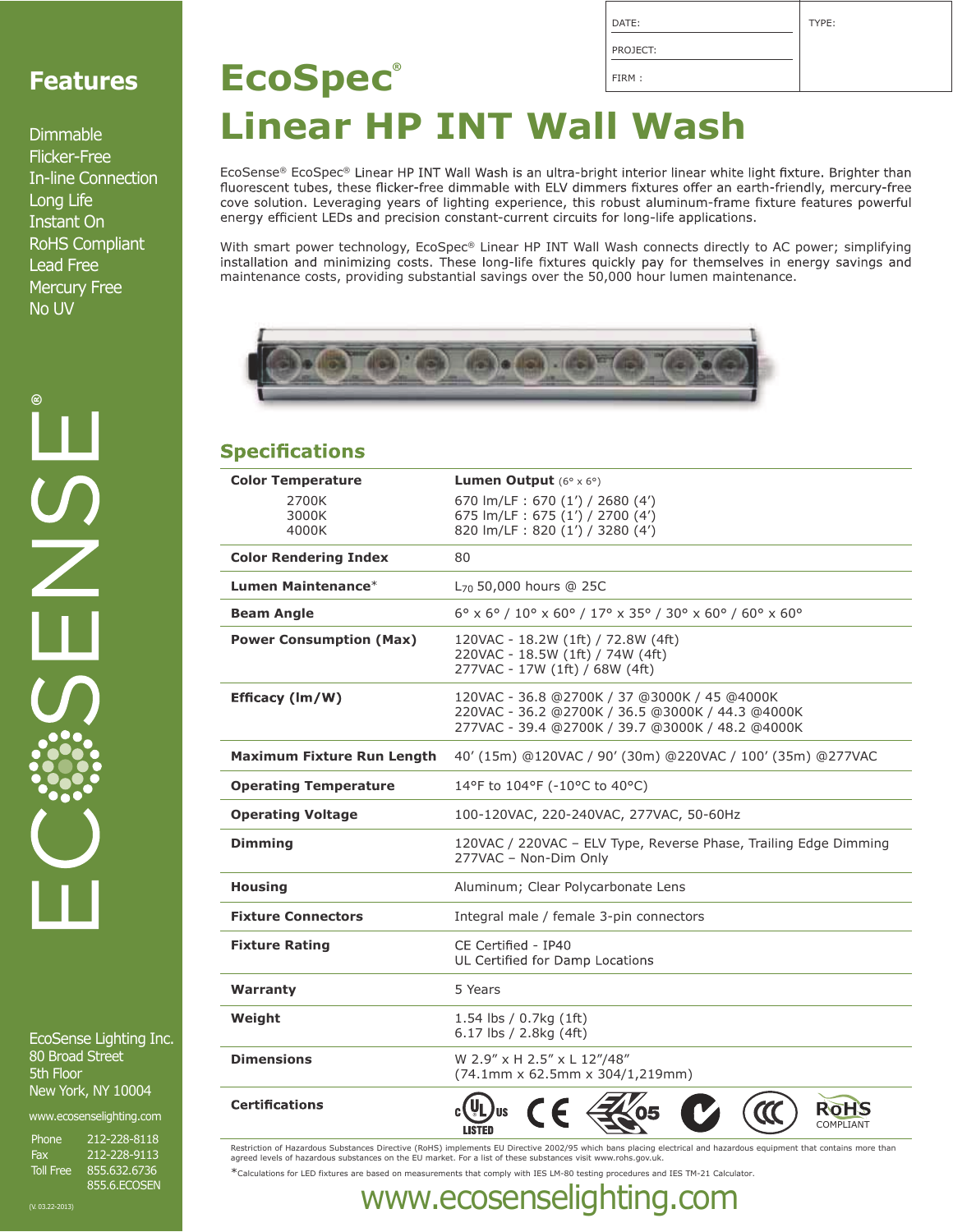| DATE:    | TYPE: |
|----------|-------|
| PROJECT: |       |
| FIRM:    |       |

Ordering Information choose the option that best suits your needs and write its corresponding code on the appropriate line to form the product code.



Order accessories as separate catalogue numbers from the **Accessories** section below.

**EXAMPLE: 10LC-12-27-120-30**

\* 3500K not available in CE (220-240VAC), consult EcoSense Sales Representative for information.

### **Accessories**

#### **Wiring**

| Leader Cable $10'-0''$ (UL) $*$ | <b>INT-A-CBL-120-10</b> | Leader Cable $10'-0''$ (CE)* | <b>INT-A-CBL-220-10</b> |
|---------------------------------|-------------------------|------------------------------|-------------------------|
| Jumper Cable 1'-0" (UL)         | INT-A-JMP-120-1         | Jumper Cable 1'-0" (CE)      | INT-A-JMP-220-1         |
| Jumper Cable 5'-0" (UL)         | INT-A-JMP-120-5         | Jumper Cable 5'-0" (CE)      | INT-A-JMP-220-5         |
| Jumper Cable 4" (UL)            | INT-A-JMP-120-4         | Jumper Cable 4" (CE)         | INT-A-JMP-220-4         |

\* One (1) terminator is included standard with each Leader Cable \*\* The 120VAC (UL) Accessory Cables are also rated for 277VAC use

#### **Mounting**

| Adjustable Hinged Clips | 10-A-MNT-ADJ                                              |
|-------------------------|-----------------------------------------------------------|
| Flat Mounting Plate     | <b>10-A-MNT-FLAT</b> (Included with each product length.) |

© 2012 EcoSense® Lighting Inc. All rights reserved. EcoSense, the EcoSense logo, and EcoSpec are registered trademark of EcoSense Lighting Inc.

www.ecosenselighting.com

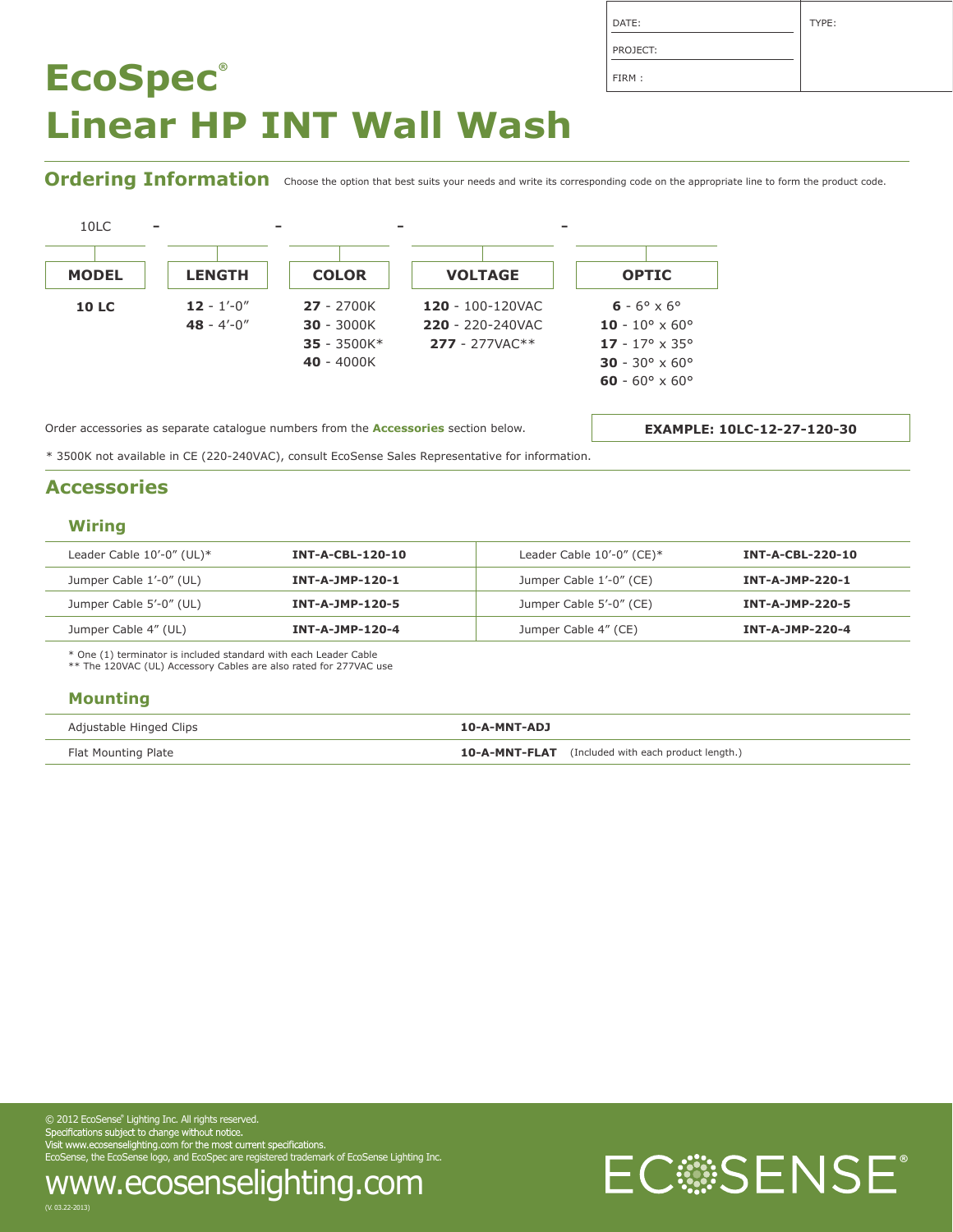| DATE:    | TYPE: |
|----------|-------|
| PROJECT: |       |
| FIRM:    |       |

Dimension and Mounting For complete dimensional submittal drawings and full scale CAD drawings, please visit ecosenselighting.com.





EC**SENSE** 

 $\odot$  2012 EcoSense $\degree$  Lighting Inc. All rights reserved. EcoSense, the EcoSense logo, and EcoSpec are registered trademark of EcoSense Lighting Inc.

## www.ecosenselighting.com

(V. 03.22-2013)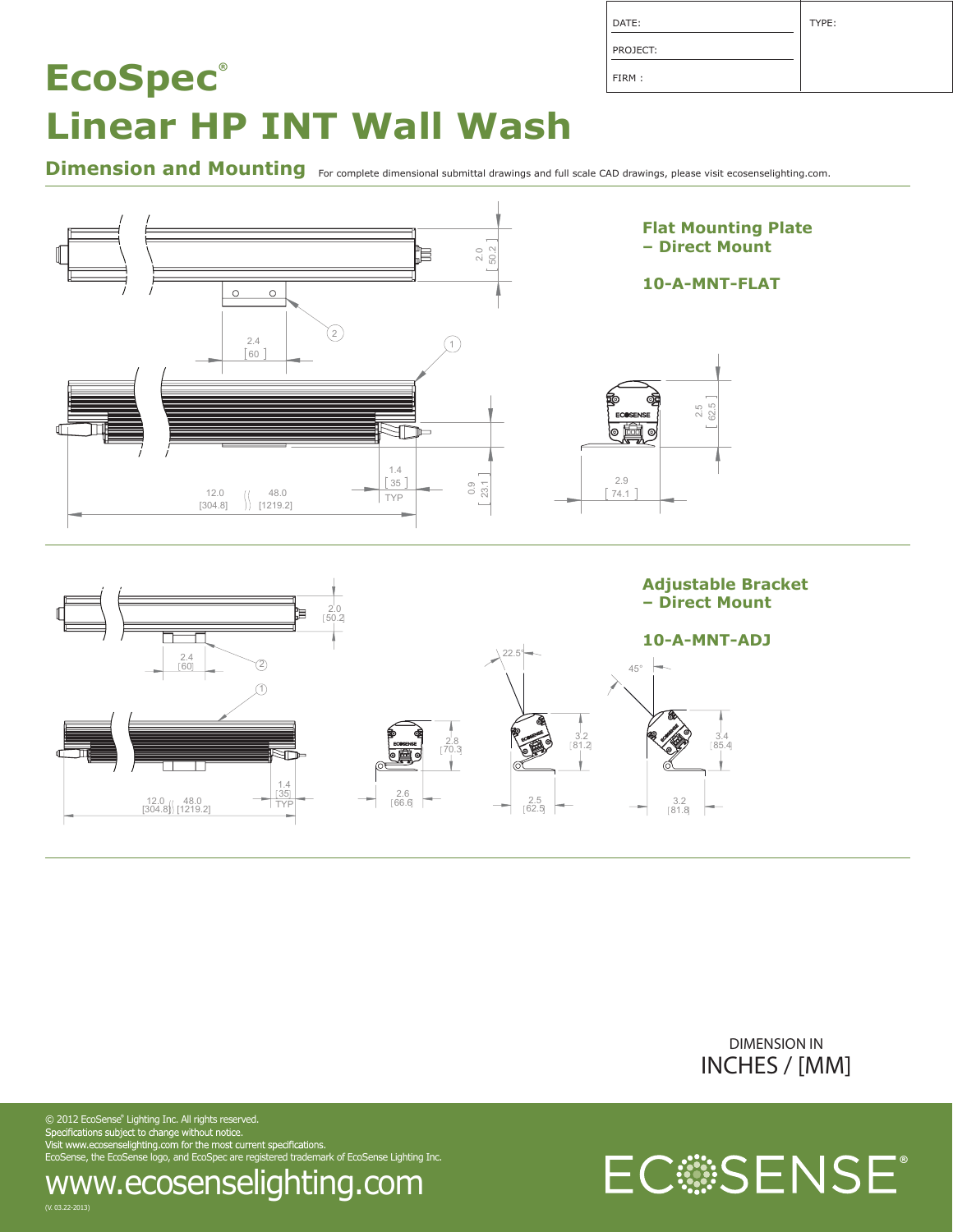| DATE:    | TYPE: |
|----------|-------|
| PROJECT: |       |
| FIRM:    |       |

## **Fixture Distribution**







**10LC-XX-XX-XXX-17 17° x 35°**

 $\odot$  2012 EcoSense $\degree$  Lighting Inc. All rights reserved. EcoSense, the EcoSense logo, and EcoSpec are registered trademark of EcoSense Lighting Inc.



## www.ecosenselighting.com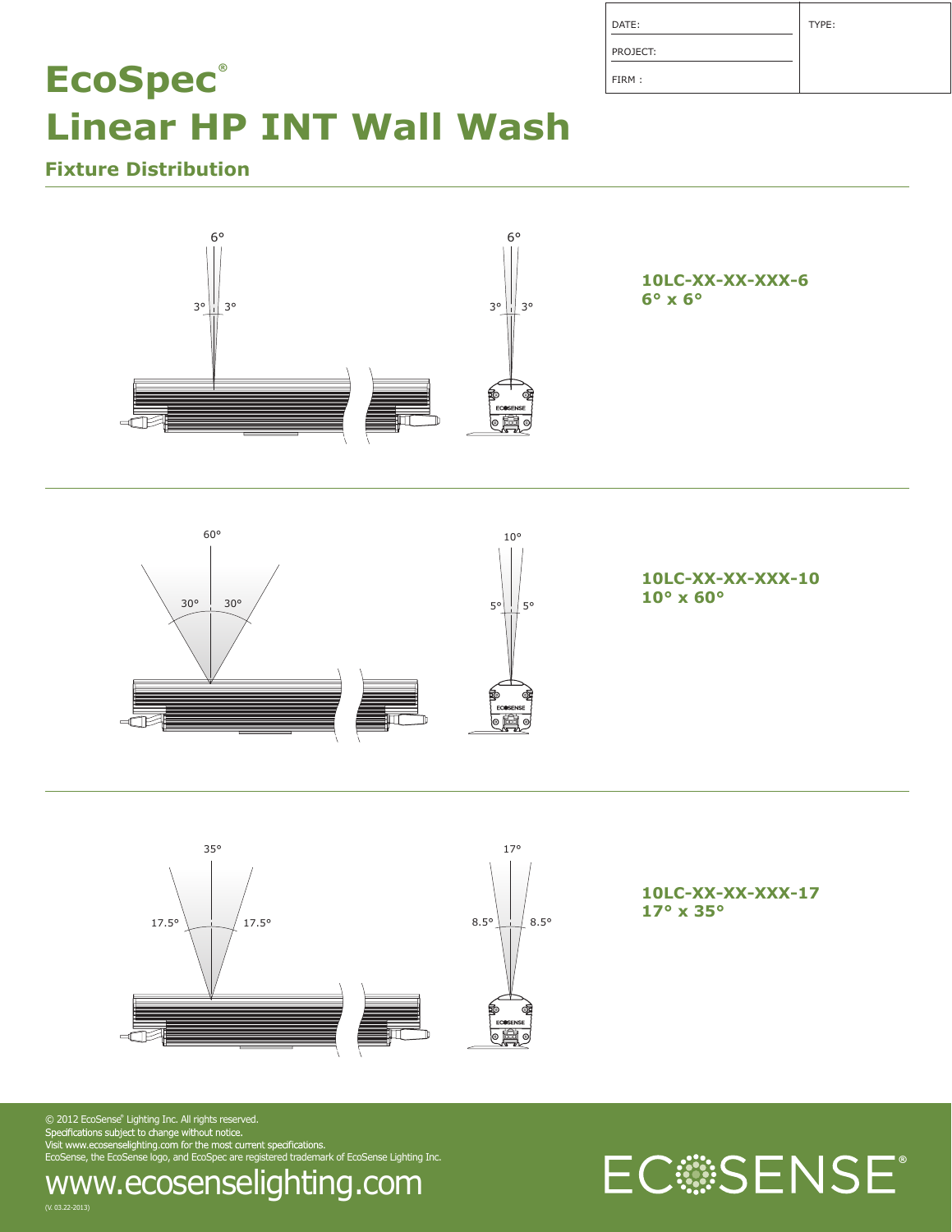| DATE:    | TYPE: |
|----------|-------|
| PROJECT: |       |
| FIRM:    |       |

**Fixture Distribution**





**10LC-XX-XX-XXX-60**

 $\odot$  2012 EcoSense" Lighting Inc. All rights reserved. EcoSense, the EcoSense logo, and EcoSpec are registered trademark of EcoSense Lighting Inc. www.ecosenselighting.com